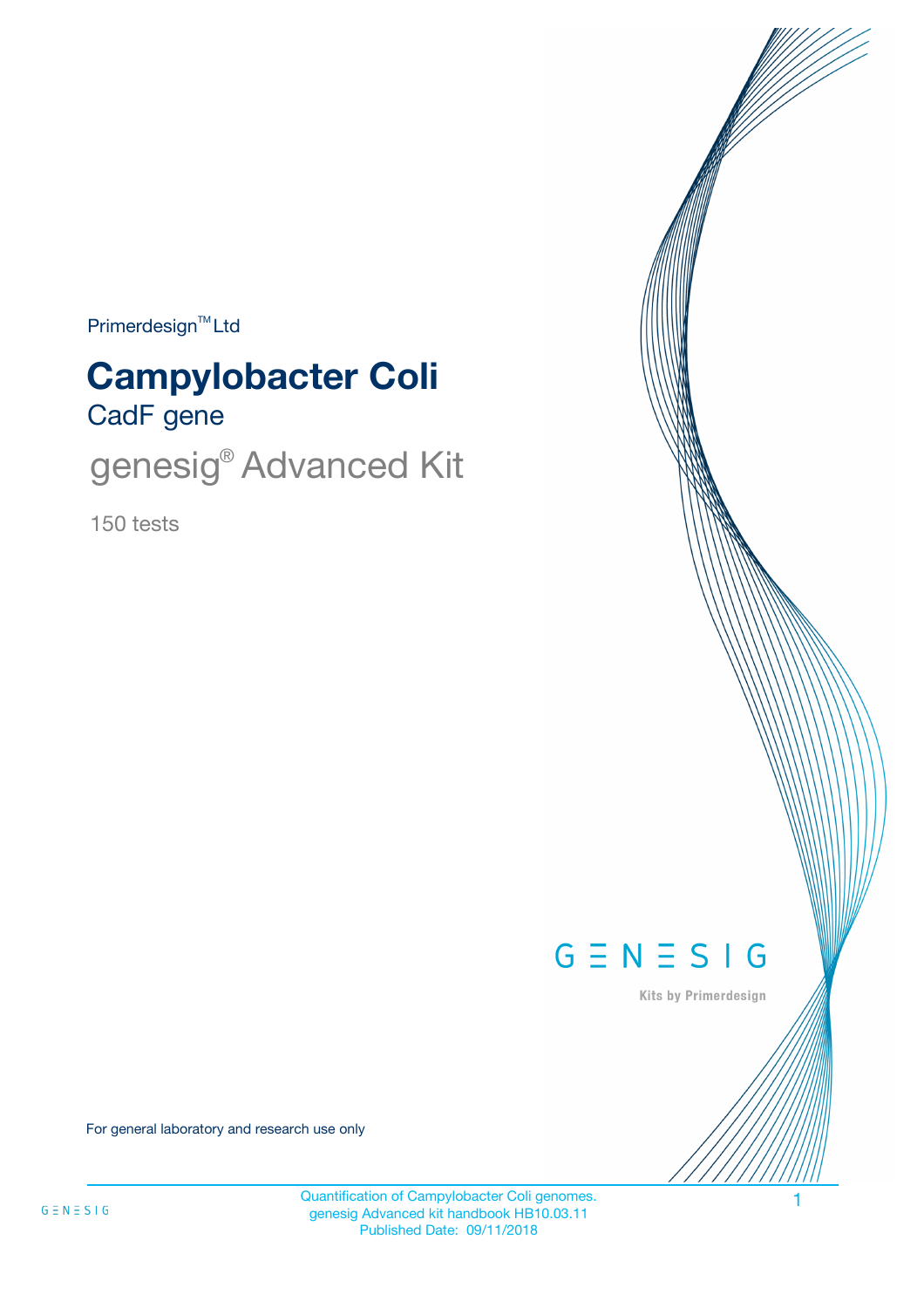## Introduction to Campylobacter Coli

The genus Campylobacter are Gram-negative, spiral, microaerophilic bacteria. Motile, with either uni- or bi-polar flagella, the organisms have a somewhat curved, rod-like appearance, and are oxidase-positive. Campylobacter jejuni is now recognised as one of the main causes of bacterial foodborne disease in many developed countries. At least a dozen species of Campylobacter have been implicated in human disease, with C. jejuni and C. coli the most common.

Campylobacteriosis is an infection by campylobacter. The common routes of transmission are fecal-oral, person-to-person sexual contact, ingestion of contaminated food or water. It produces an inflammatory, sometimes bloody, diarrhea, periodontitis or dysentery syndrome, mostly including cramps, fever and pain. The infection is usually self-limiting and in most cases, symptomatic treatment by reposition of liquid and electrolyte replacement is enough in human infections. The use of antibiotics, on the other hand, is controversial.

This is most commonly caused by C. jejuni, a spiral and comma shaped bacterium normally found in cattle, swine, and birds, where it is non-pathogenic. But the illness can also be caused by C. coli (also found in cattle, swine, and birds)

One cause of the effects of campylobacteriosis is tissue injury in the gut. The sites of tissue injury include the jejunum, the ileum, and the colon. C jejuni appears to achieve this by invading and destroying epithelial cells.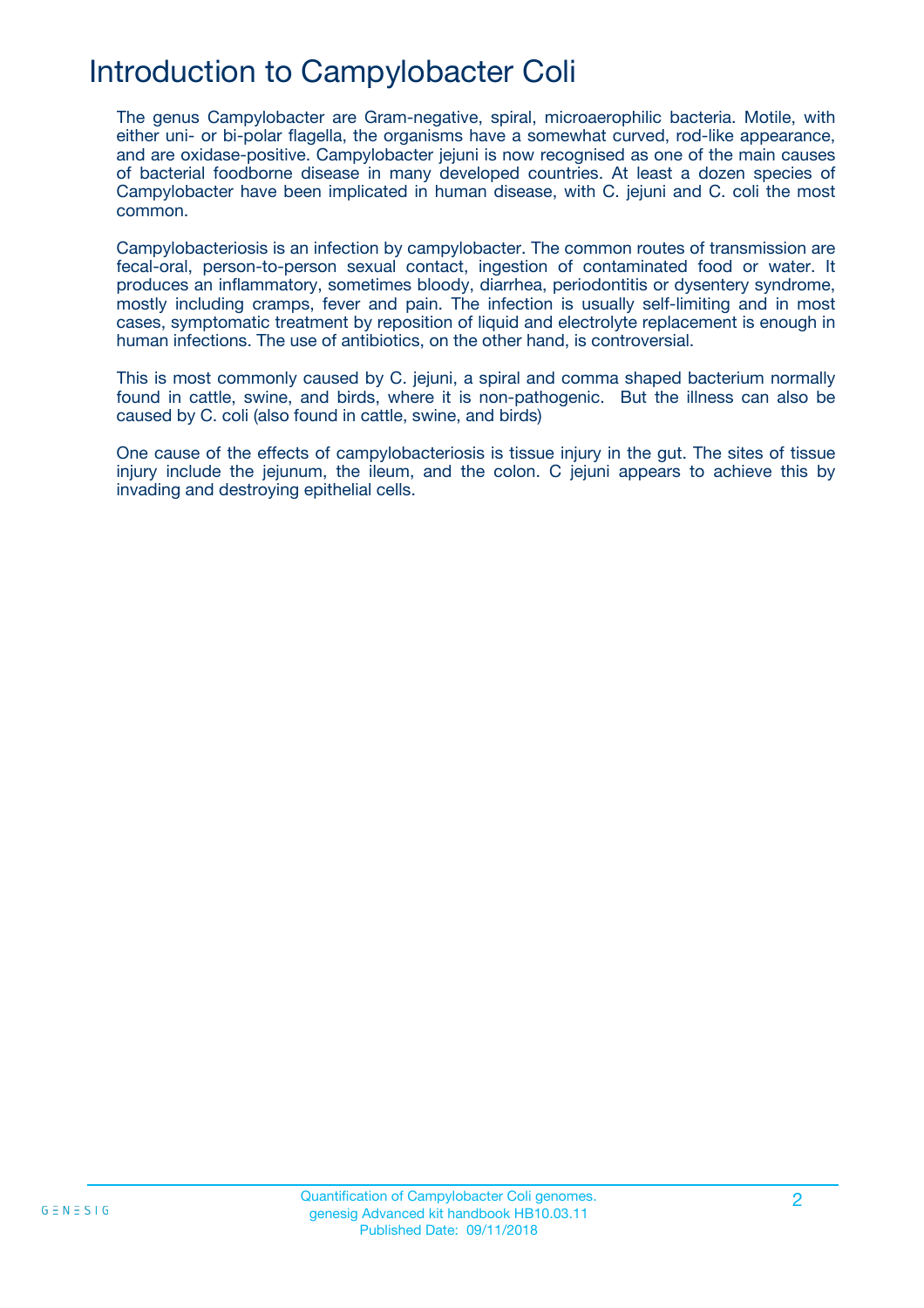# **Specificity**

The Primerdesign genesig Kit for Campylobacter Coli (C.coli) genomes is designed for the in vitro quantification of C.coli genomes. The kit is designed to have a broad detection profile. Specifically, the primers represent 100% homology with over 95% of the NCBI database reference sequences available at the time of design.

The dynamics of genetic variation means that new sequence information may become available after the initial design. Primerdesign periodically reviews the detection profiles of our kits and when required releases new versions.

The primers have 100% homology with with over 95% of reference sequences contained in the NCBI database.

If you require further information, or have a specific question about the detection profile of this kit then please send an e.mail to enquiry@primerdesign.co.uk and our bioinformatics team will answer your question.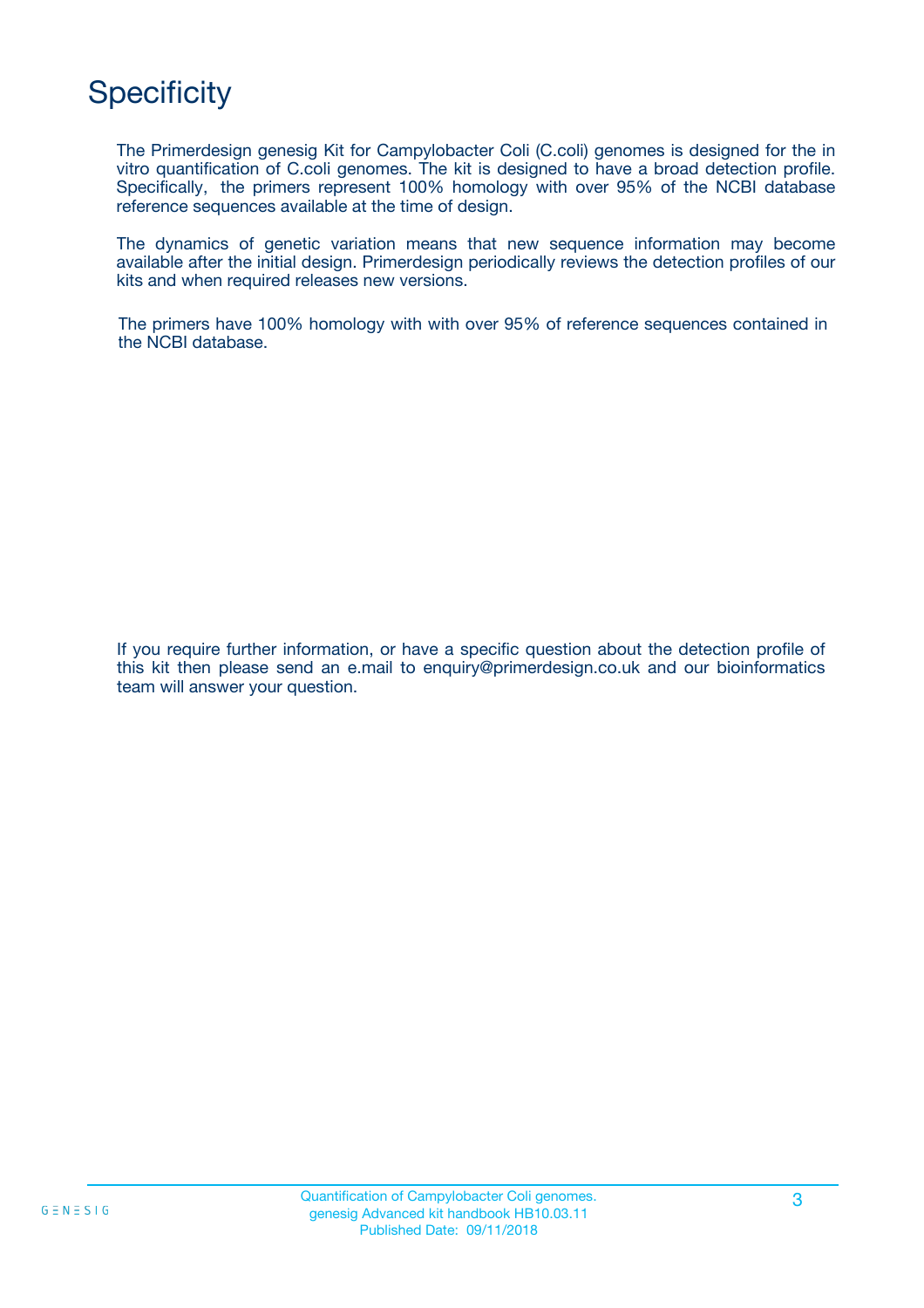## Kit contents

- **C.coli specific primer/probe mix (150 reactions BROWN)** FAM labelled
- **C.coli positive control template (for Standard curve RED)**
- **Internal extraction control primer/probe mix (150 reactions BROWN)** VIC labelled as standard
- **Internal extraction control DNA (150 reactions BLUE)**
- **Endogenous control primer/probe mix (150 reactions BROWN)** FAM labelled
- **RNase/DNase free water (WHITE)** for resuspension of primer/probe mixes
- **Template preparation buffer (YELLOW)** for resuspension of internal control template, positive control template and standard curve preparation

### Reagents and equipment to be supplied by the user

#### **Real-time PCR Instrument**

#### **Extraction kit**

This kit is recommended for use with genesig Easy DNA/RNA extraction kit. However, it is designed to work well with all processes that yield high quality RNA and DNA with minimal PCR inhibitors.

#### **oasig**TM **lyophilised or Precision**®**PLUS 2X qPCR Master Mix**

This kit is intended for use with oasig or PrecisionPLUS2X qPCR Master Mix.

**Pipettors and Tips**

**Vortex and centrifuge**

#### **Thin walled 1.5 ml PCR reaction tubes**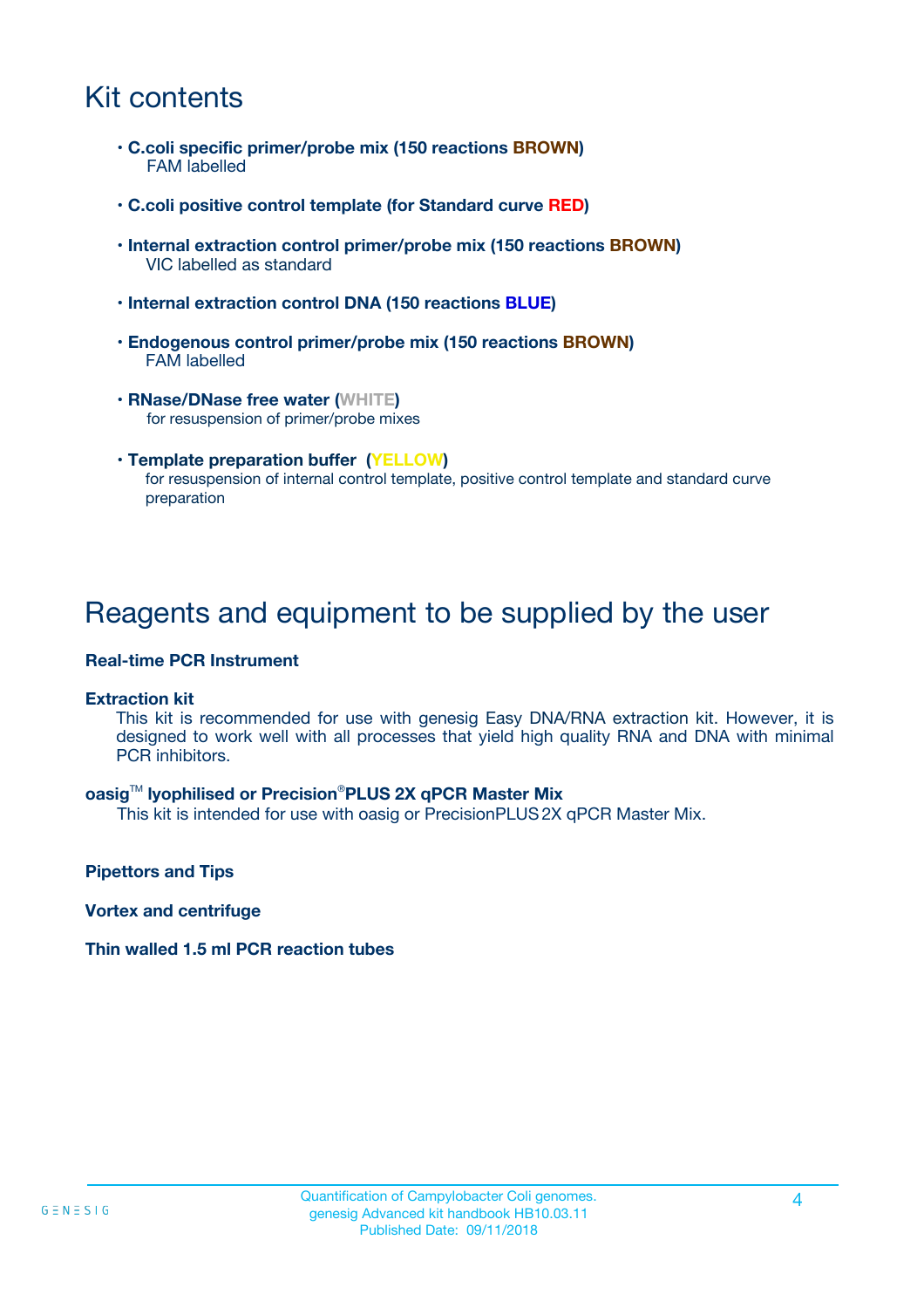### Kit storage and stability

This kit is stable at room temperature but should be stored at -20ºC on arrival. Once the lyophilised components have been resuspended they should not be exposed to temperatures above -20°C for longer than 30 minutes at a time and unnecessary repeated freeze/thawing should be avoided. The kit is stable for six months from the date of resuspension under these circumstances.

If a standard curve dilution series is prepared this can be stored frozen for an extended period. If you see any degradation in this serial dilution a fresh standard curve can be prepared from the positive control.

Primerdesign does not recommend using the kit after the expiry date stated on the pack.

### Suitable sample material

All kinds of sample material suited for PCR amplification can be used. Please ensure the samples are suitable in terms of purity, concentration, and DNA integrity (An internal PCR control is supplied to test for non specific PCR inhibitors). Always run at least one negative control with the samples. To prepare a negative-control, replace the template DNA sample with RNase/DNase free water.

### Dynamic range of test

Under optimal PCR conditions genesig C.coli detection kits have very high priming efficiencies of >95% and can detect less than 100 copies of target template.

## Notices and disclaimers

This product is developed, designed and sold for research purposes only. It is not intended for human diagnostic or drug purposes or to be administered to humans unless clearly expressed for that purpose by the Food and Drug Administration in the USA or the appropriate regulatory authorities in the country of use. During the warranty period Primerdesign genesig detection kits allow precise and reproducible data recovery combined with excellent sensitivity. For data obtained by violation to the general GLP guidelines and the manufacturer's recommendations the right to claim under guarantee is expired. PCR is a proprietary technology covered by several US and foreign patents. These patents are owned by Roche Molecular Systems Inc. and have been sub-licensed by PE Corporation in certain fields. Depending on your specific application you may need a license from Roche or PE to practice PCR. Additional information on purchasing licenses to practice the PCR process may be obtained by contacting the Director of Licensing at Roche Molecular Systems, 1145 Atlantic Avenue, Alameda, CA 94501 or Applied Biosystems business group of the Applera Corporation, 850 Lincoln Centre Drive, Foster City, CA 94404. In addition, the 5' nuclease assay and other homogeneous amplification methods used in connection with the PCR process may be covered by U.S. Patents 5,210,015 and 5,487,972, owned by Roche Molecular Systems, Inc, and by U.S. Patent 5,538,848, owned by The Perkin-Elmer Corporation.

## Trademarks

Primerdesign™ is a trademark of Primerdesign Ltd.

genesig $^\circledR$  is a registered trademark of Primerdesign Ltd.

The PCR process is covered by US Patents 4,683,195, and 4,683,202 and foreign equivalents owned by Hoffmann-La Roche AG. BI, ABI PRISM® GeneAmp® and MicroAmp® are registered trademarks of the Applera Genomics (Applied Biosystems Corporation). BIOMEK® is a registered trademark of Beckman Instruments, Inc.; iCycler™ is a registered trademark of Bio-Rad Laboratories, Rotor-Gene is a trademark of Corbett Research. LightCycler™ is a registered trademark of the Idaho Technology Inc. GeneAmp®, TaqMan® and AmpliTaqGold® are registered trademarks of Roche Molecular Systems, Inc., The purchase of the Primerdesign™ reagents cannot be construed as an authorization or implicit license to practice PCR under any patents held by Hoffmann-LaRoche Inc.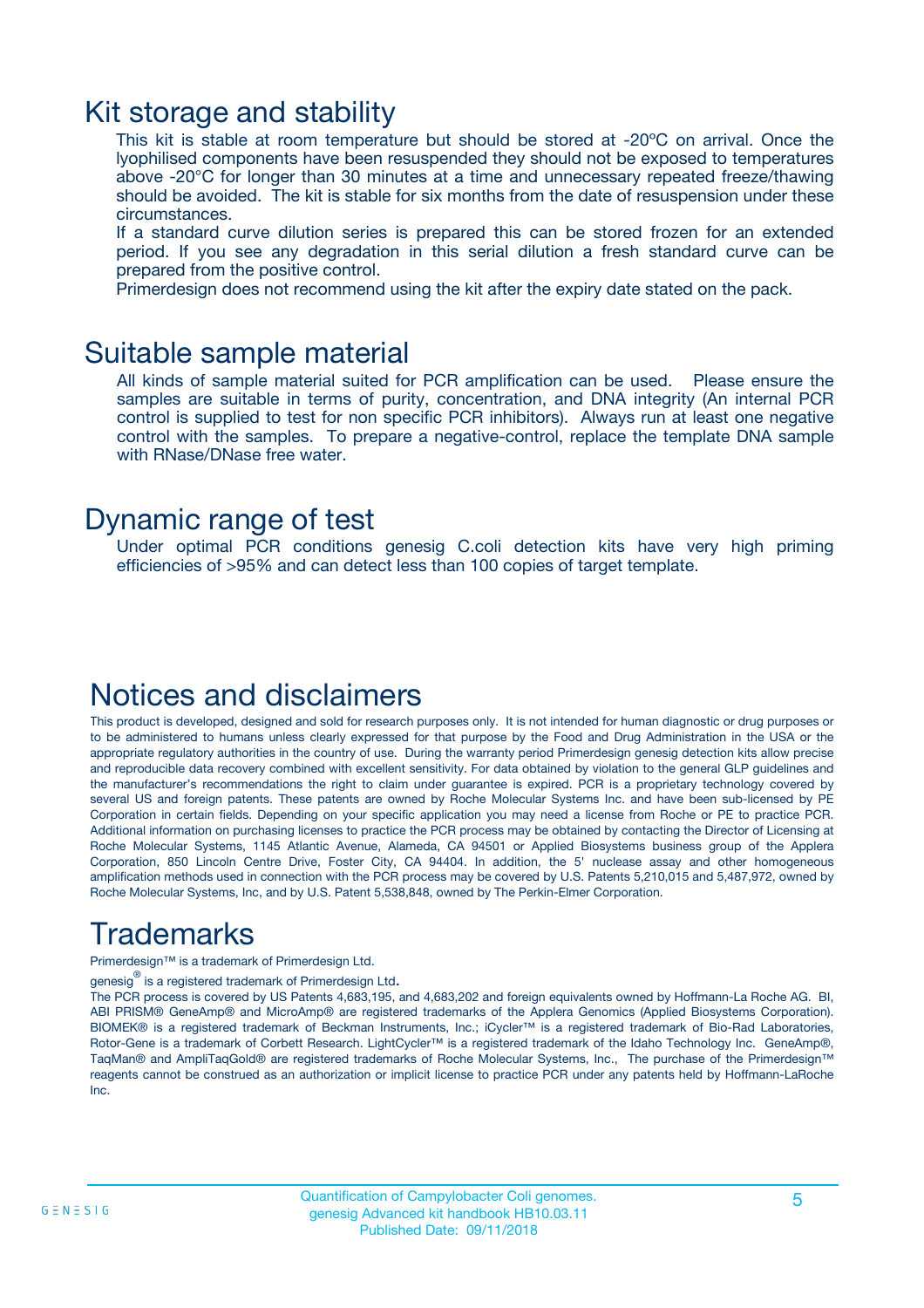### Principles of the test

#### **Real-time PCR**

A C.coli specific primer and probe mix is provided and this can be detected through the FAM channel.

The primer and probe mix provided exploits the so-called TaqMan® principle. During PCR amplification, forward and reverse primers hybridize to the C.coli DNA. A fluorogenic probe is included in the same reaction mixture which consists of a DNA probe labeled with a 5`-dye and a 3`-quencher. During PCR amplification, the probe is cleaved and the reporter dye and quencher are separated. The resulting increase in fluorescence can be detected on a range of qPCR platforms.

#### **Positive control**

For copy number determination and as a positive control for the PCR set up, the kit contains a positive control template. This can be used to generate a standard curve of C.coli copy number / Cq value. Alternatively the positive control can be used at a single dilution where full quantitative analysis of the samples is not required. Each time the kit is used, at least one positive control reaction must be included in the run. A positive result indicates that the primers and probes for detecting the target C.coli gene worked properly in that particular experimental scenario. If a negative result is obtained the test results are invalid and must be repeated. Care should be taken to ensure that the positive control does not contaminate any other kit component which would lead to false-positive results. This can be achieved by handling this component in a Post PCR environment. Care should also be taken to avoid cross-contamination of other samples when adding the positive control to the run. This can be avoided by sealing all other samples and negative controls before pipetting the positive control into the positive control well.

#### **Negative control**

To validate any positive findings a negative control reaction should be included every time the kit is used. For this reaction the RNase/DNase free water should be used instead of template. A negative result indicates that the reagents have not become contaminated while setting up the run.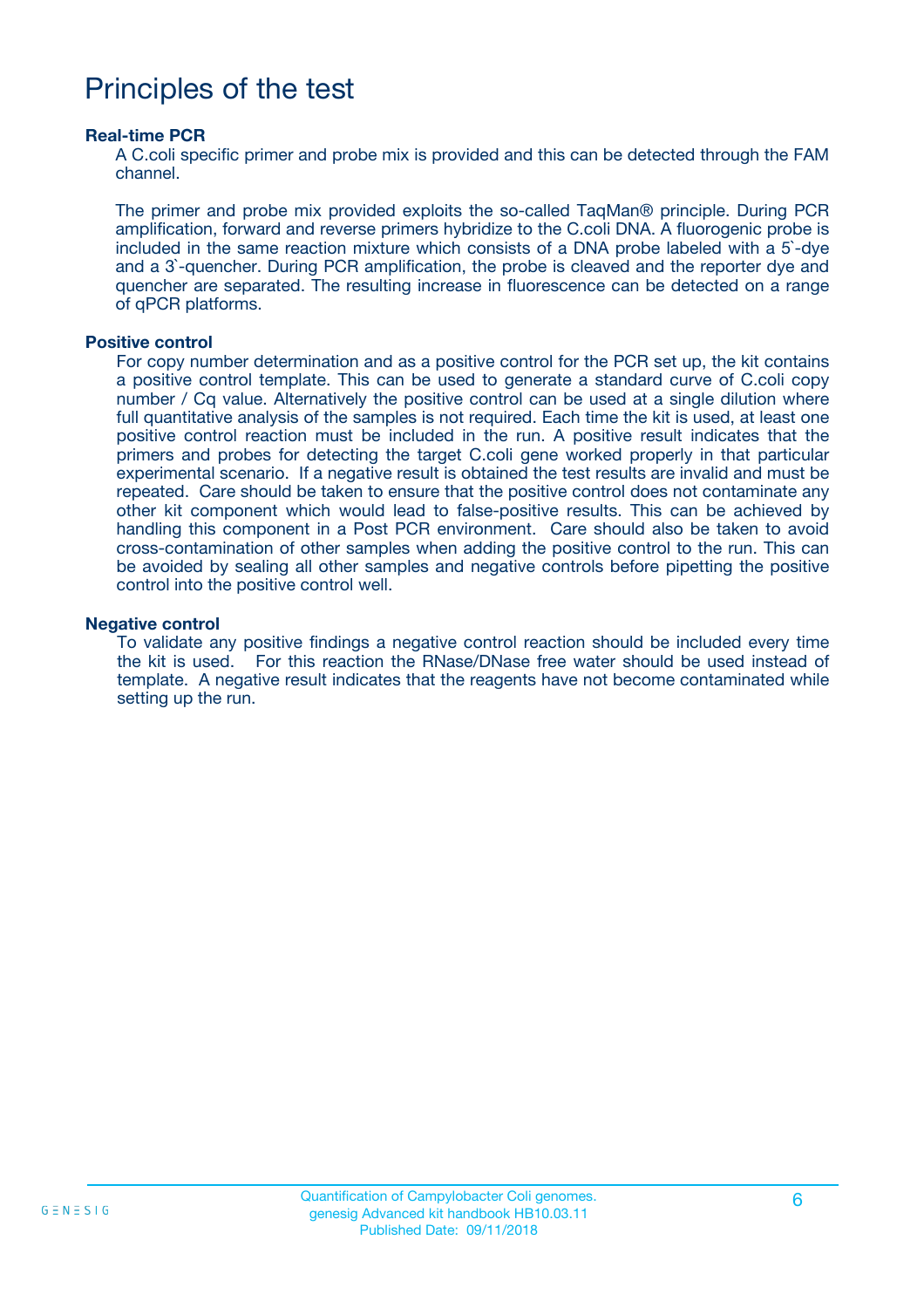#### **Internal DNA extraction control**

When performing DNA extraction, it is often advantageous to have an exogenous source of DNA template that is spiked into the lysis buffer. This control DNA is then co-purified with the sample DNA and can be detected as a positive control for the extraction process. Successful co-purification and qPCR for the control DNA also indicates that PCR inhibitors are not present at a high concentration.

A separate primer and probe mix are supplied with this kit to detect the exogenous DNA using qPCR. The primers are present at PCR limiting concentrations which allows multiplexing with the target sequence primers. Amplification of the control DNA does not interfere with detection of the C.coli target DNA even when present at low copy number. The Internal control is detected through the VIC channel and gives a Cq value of 28+/-3.

#### **Endogenous control**

To confirm extraction of a valid biological template, a primer and probe mix is included to detect an endogenous gene. Detection of the endogenous control is through the FAM channel and it is NOT therefore possible to perform a multiplex with the C.coli primers. A poor endogenous control signal may indicate that the sample did not contain sufficient biological material.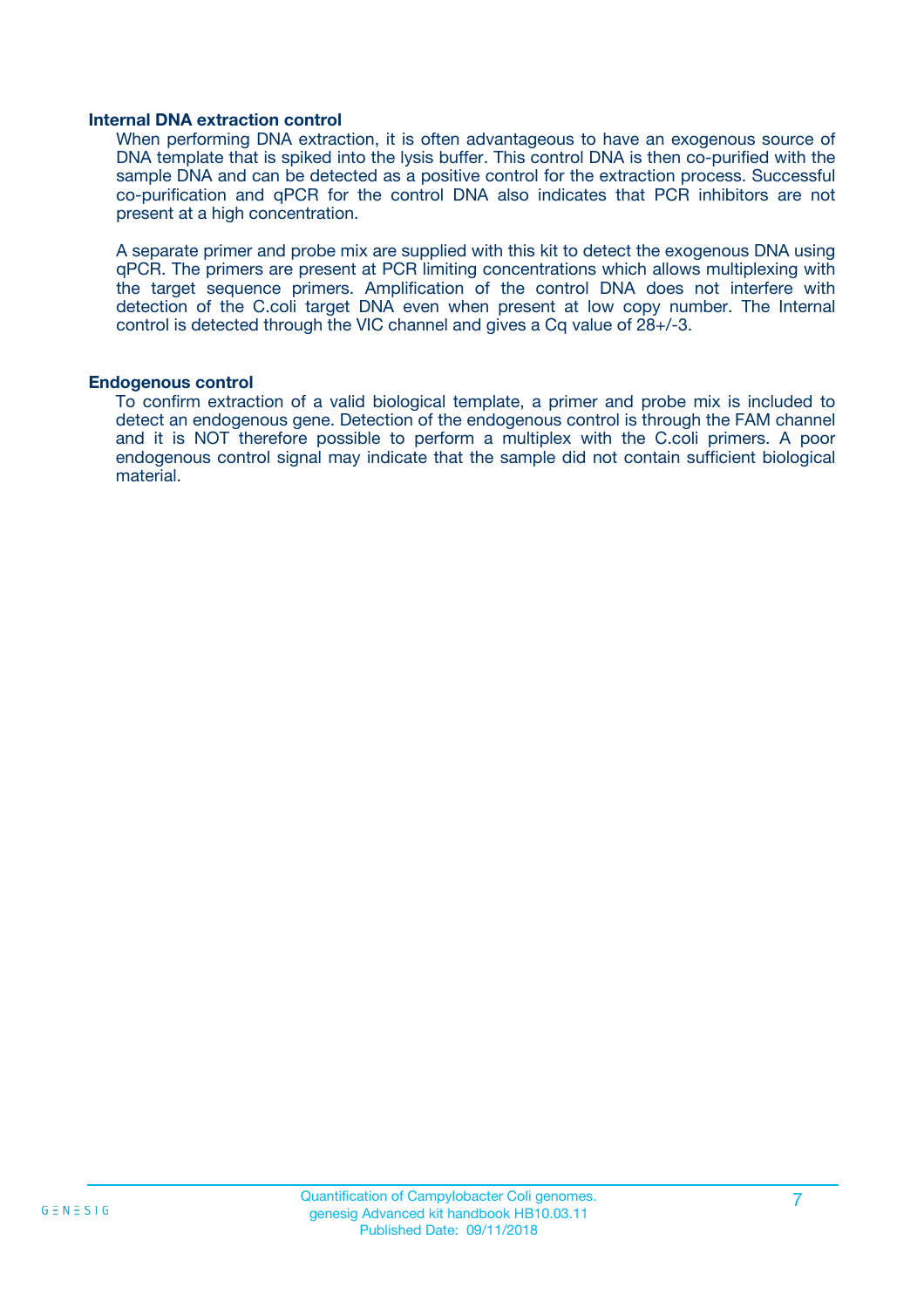### Resuspension protocol

To minimize the risk of contamination with foreign DNA, we recommend that all pipetting be performed in a PCR clean environment. Ideally this would be a designated PCR lab or PCR cabinet. Filter tips are recommended for all pipetting steps.

- **1. Pulse-spin each tube in a centrifuge before opening.** This will ensure lyophilised primer and probe mix is in the base of the tube and is not spilt upon opening the tube.
- **2. Resuspend the primer/probe mixes in the RNase/DNase free water supplied, according to the table below:**

To ensure complete resuspension, vortex each tube thoroughly.

| Component - resuspend in water                       |          |  |
|------------------------------------------------------|----------|--|
| <b>Pre-PCR pack</b>                                  |          |  |
| C.coli primer/probe mix (BROWN)                      | $165$ µ  |  |
| Internal extraction control primer/probe mix (BROWN) | $165$ µl |  |
| Endogenous control primer/probe mix (BROWN)          | 165 µl   |  |

**3. Resuspend the internal control template and positive control template in the template preparation buffer supplied, according to the table below:** To ensure complete resuspension, vortex each tube thoroughly.

| Component - resuspend in template preparation buffer |  |  |  |
|------------------------------------------------------|--|--|--|
| <b>Pre-PCR heat-sealed foil</b>                      |  |  |  |
| Internal extraction control DNA (BLUE)               |  |  |  |
| <b>Post-PCR heat-sealed foil</b>                     |  |  |  |
| C.coli Positive Control Template (RED) *             |  |  |  |

\* This component contains high copy number template and is a VERY significant contamination risk. It must be opened and handled in a separate laboratory environment, away from the other components.

### DNA extraction

The internal extraction control DNA can be added either to the DNA lysis/extraction buffer or to the DNA sample once it has been resuspended in lysis buffer.

**DO NOT add the internal extraction control DNA directly to the unprocessed biological sample as this will lead to degradation and a loss in signal.**

- **1. Add 4µl of the Internal extraction control DNA (BLUE) to each sample in DNA lysis/extraction buffer per sample.**
- **2. Complete DNA extraction according to the manufacturers protocols.**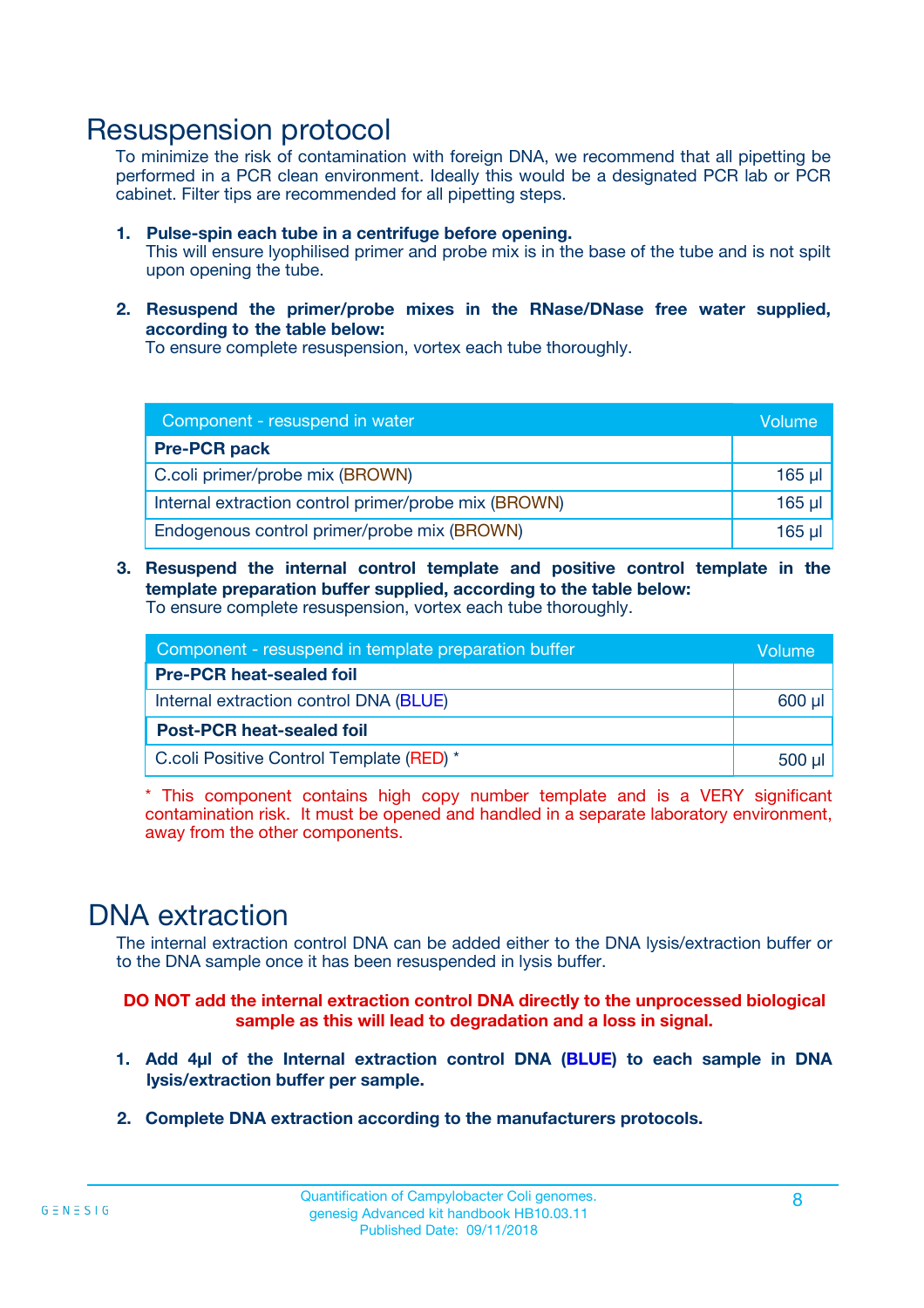# qPCR detection protocol

**1. For each DNA sample prepare a reaction mix according to the table below:** Include sufficient reactions for positive and negative controls.

| Component                                            | Volume   |
|------------------------------------------------------|----------|
| oasig or PrecisionPLUS 2X qPCR Master Mix            | 10 $\mu$ |
| C.coli primer/probe mix (BROWN)                      | 1 µl     |
| Internal extraction control primer/probe mix (BROWN) | 1 µl     |
| <b>RNase/DNase free water (WHITE)</b>                | $3 \mu$  |
| <b>Final Volume</b>                                  | 15 µl    |

**2. For each DNA sample prepare an endogenous control reaction according to the table below (Optional):**

**This control reaction will provide useful information regarding the quality of the biological sample.**

| Component                                   | Volume          |
|---------------------------------------------|-----------------|
| oasig or PrecisionPLUS 2X qPCR Master Mix   | $10 \mu$        |
| Endogenous control primer/probe mix (BROWN) | 1 µI            |
| <b>RNase/DNase free water (WHITE)</b>       | 4 µl            |
| <b>Final Volume</b>                         | 15 <sub>µ</sub> |

- **3. Pipette 15µl of each mix into individual wells according to your qPCR experimental plate set up.**
- **4. Prepare sample DNA templates for each of your samples.**
- **5. Pipette 5µl of DNA template into each well, according to your experimental plate set up.**

For negative control wells use 5µl of RNase/DNase free water. The final volume in each well is 20ul.

**6. If a standard curve is included for quantitative analysis, prepare a reaction mix according to the table below:**

| Component                                 | Volume |
|-------------------------------------------|--------|
| oasig or PrecisionPLUS 2X qPCR Master Mix | 10 µl  |
| C.coli primer/probe mix (BROWN)           | 1 µI   |
| <b>RNase/DNase free water (WHITE)</b>     | 4 µl   |
| <b>Final Volume</b>                       | 15 µl  |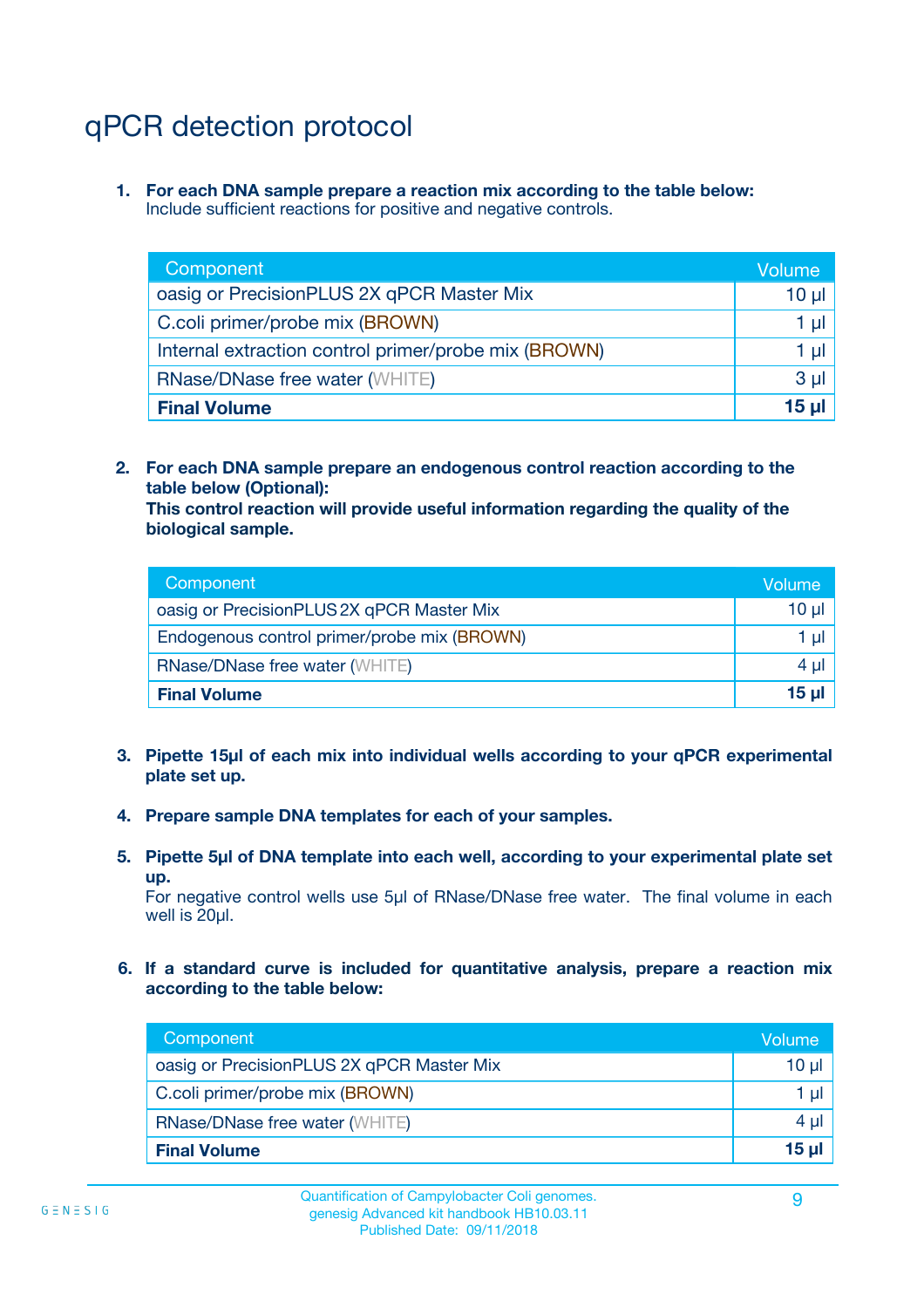#### **7. Preparation of standard curve dilution series.**

- 1) Pipette 90µl of template preparation buffer into 5 tubes and label 2-6
- 2) Pipette 10µl of Positive Control Template (RED) into tube 2
- 3) Vortex thoroughly
- 4) Change pipette tip and pipette 10µl from tube 2 into tube 3
- 5) Vortex thoroughly

Repeat steps 4 and 5 to complete the dilution series

| <b>Standard Curve</b>         | <b>Copy Number</b>     |
|-------------------------------|------------------------|
| Tube 1 Positive control (RED) | $2 \times 10^5$ per µl |
| Tube 2                        | $2 \times 10^4$ per µl |
| Tube 3                        | $2 \times 10^3$ per µl |
| Tube 4                        | $2 \times 10^2$ per µl |
| Tube 5                        | 20 per µl              |
| Tube 6                        | 2 per µl               |

**8. Pipette 5µl of standard template into each well for the standard curve according to your experimental plate set up.**

#### The final volume in each well is 20µl.

## qPCR amplification protocol

Amplification conditions using oasig or PrecisionPLUS 2X qPCR Master Mix.

|             | <b>Step</b>       | <b>Time</b>     | Temp    |
|-------------|-------------------|-----------------|---------|
|             | Enzyme activation | 2 min           | 95 °C   |
| Cycling x50 | Denaturation      | 10 <sub>s</sub> | 95 $°C$ |
|             | DATA COLLECTION * | 60 s            | 60 °C   |

\* Fluorogenic data should be collected during this step through the FAM and VIC channels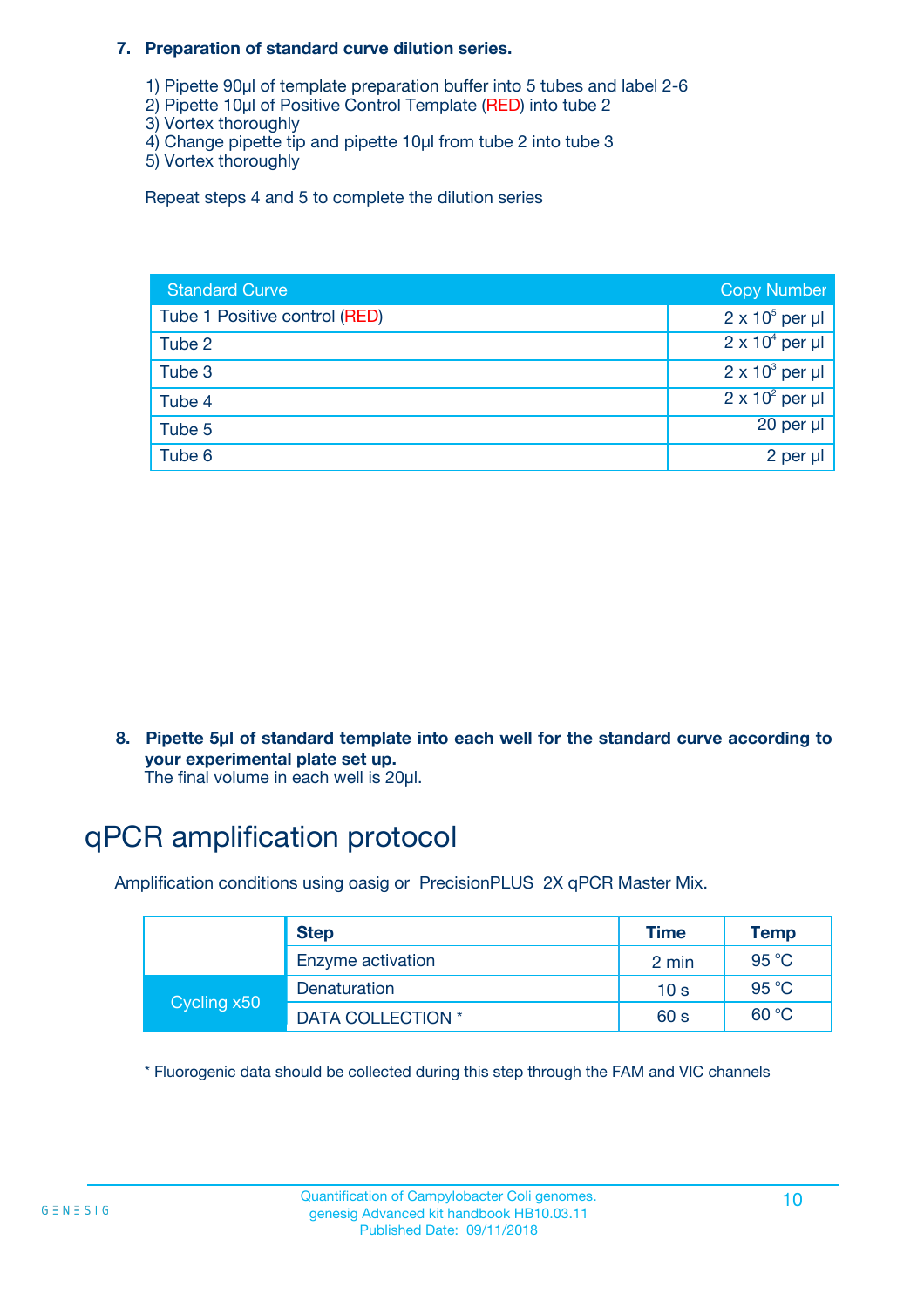# Interpretation of results

| <b>Target</b><br>(FAM) | <b>Internal</b><br>control<br>(NIC) | <b>Positive</b><br>control | <b>Negative</b><br>control | Interpretation                                                                                                  |
|------------------------|-------------------------------------|----------------------------|----------------------------|-----------------------------------------------------------------------------------------------------------------|
| $\leq 30$              | $+ 1 -$                             | ÷                          |                            | <b>POSITIVE QUANTITATIVE RESULT</b><br>calculate copy number                                                    |
| > 30                   | ٠                                   | ÷                          |                            | <b>POSITIVE QUANTITATIVE RESULT</b><br>calculate copy number                                                    |
| > 30                   |                                     | ÷                          |                            | <b>POSITIVE QUALITATIVE RESULT</b><br>do not report copy number as this<br>may be due to poor sample extraction |
|                        | ÷                                   | ÷                          |                            | <b>NEGATIVE RESULT</b>                                                                                          |
| $+ 1 -$                | $+ 1 -$                             | ÷                          | $\leq$ 35                  | <b>EXPERIMENT FAILED</b><br>due to test contamination                                                           |
| $+$ / -                | $+ 1 -$                             | ÷                          | > 35                       | $\star$                                                                                                         |
|                        |                                     | ÷                          |                            | <b>SAMPLE PREPARATION FAILED</b>                                                                                |
|                        |                                     |                            | $+$ /                      | <b>EXPERIMENT FAILED</b>                                                                                        |

Positive control template (**RED**) is expected to amplify between Cq 16 and 23. Failure to satisfy this quality control criterion is a strong indication that the experiment has been compromised.

\*Where the test sample is positive and the negative control is positive with a  $Ca > 35$ , the sample must be reinterpreted based on the relative signal strength of the two results:



If the sample amplifies  $> 5$  Cq earlier than the negative control then the sample should be reinterpreted (via the table above) with the negative control verified as negative.



If the sample amplifies  $< 5$  Cq earlier than the negative control then the positive sample result is invalidated and<br>the result should be determined  $the$  result should be inconclusive due to test contamination. The test for this sample should be repeated.